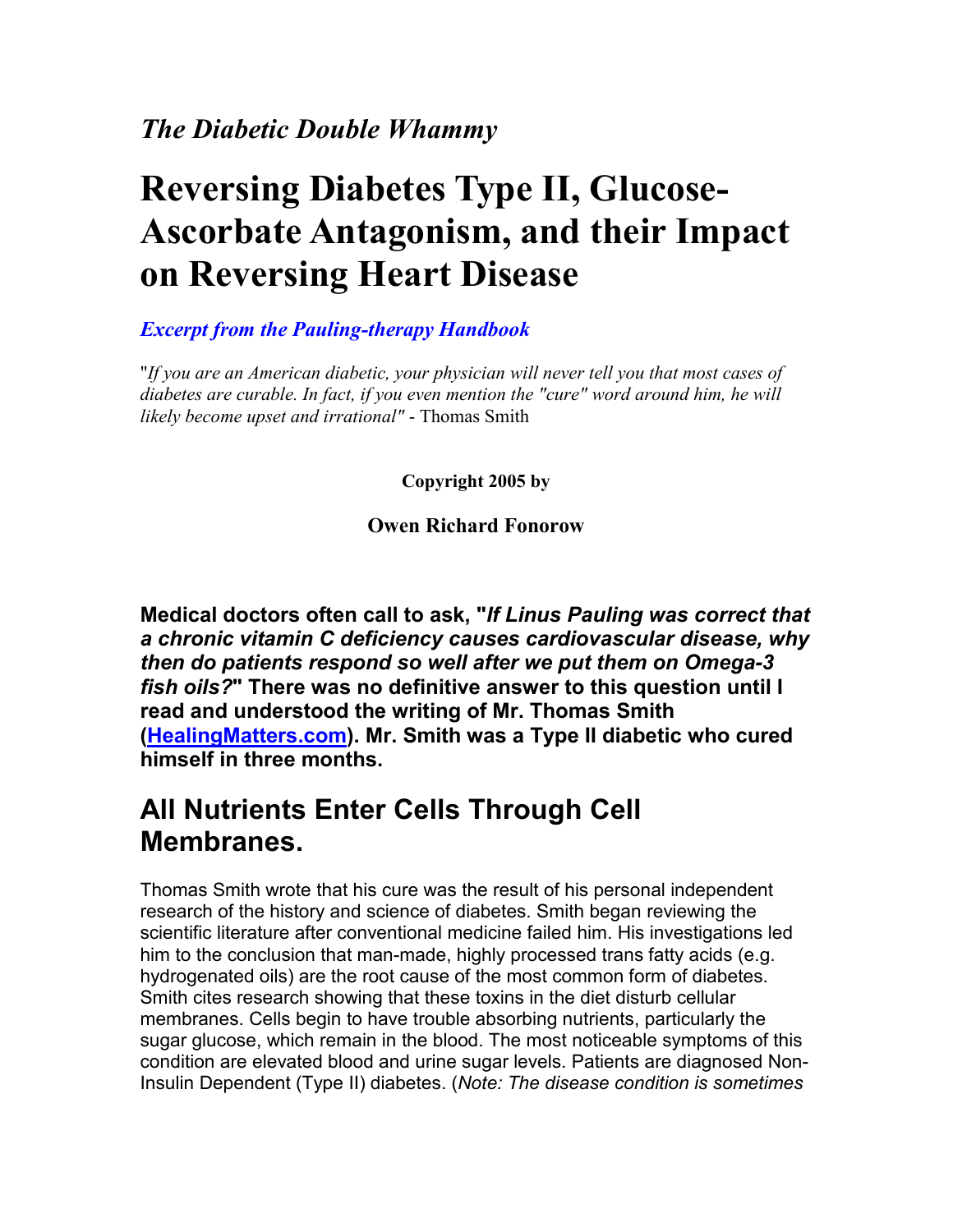*called Syndrome X and metabolic syndrome. Conventional medicine claims that the cause is unknown and medical doctors do not accept Smith's etiology.*)

Even more astonishing, Smith asserts that the damage to cell membrane caused by a poor diet can be repaired and the diabetic syndrome cured. He recommends eliminating all processed fats and oils. The protocol calls for supplementing highdose Omega-3 fatty acids. As blood sugar levels begin to decline, healthful natural fats and oils are slowly added to the diet.

Smith writes that after he adopted this protocol his blood sugar dropped from 385 mg/dl to 85 mg/dl in 103 days. He claims that such reversals are possible in Type II diabetics because the body is continuously repairing cell membranes by using the fats and oils available in the diet. However, he says that the speed of recovery is related to the length of the illness (i.e., the number of damaged cell membranes). Some Type II diabetics may require up to one year for dramatic reductions in blood sugar.

### **Vitamin C Competes with Glucose For Insulin Pumps**

Diabetics are probably not absorbing other nutrients from the blood as well. Vitamin C is structurally similar to glucose and the vitamin has a short half-life in the blood stream. It should concern medical professionals that vitamin C and glucose molecules share the same insulin-mediated tunneling mechanism into cells through the membrane.

In the 1970s, Emeritus Professor John T. A. Ely, University of Washington, proposed his Glucose-Ascorbate Antagonism (GAA) theory that predicts high glucose levels hinder vitamin C entry into cells. Animals which make their own vitamin C use dietary glucose as the raw material and the ascorbate and glucose molecules are similar. The similarity extends past molecular structure to the way they are attracted to, and enter, cells. Both molecules require help from the pancreatic hormone insulin before they can penetrate cell membranes using special "pumps." The name for the process that propels glucose and Vitamin C (the reduced form) through cell membranes is Insulin-mediated uptake.

Ely studied the insulin-mediated uptake of glucose and vitamin C using white blood cells. White blood cells have more insulin pumps and they may contain 20 times the amount of vitamin C as ordinary cells. Dr. Ely explains that both glucose and vitamin C molecules compete, but all things are not equal. The evolutionary "fight-or-flight" response favors glucose entry into cells at the expense of vitamin C. Because of this antagonism between sugar and Vitamin C, Ely recommends a low-carbohydrate, low-processed sugar diet.